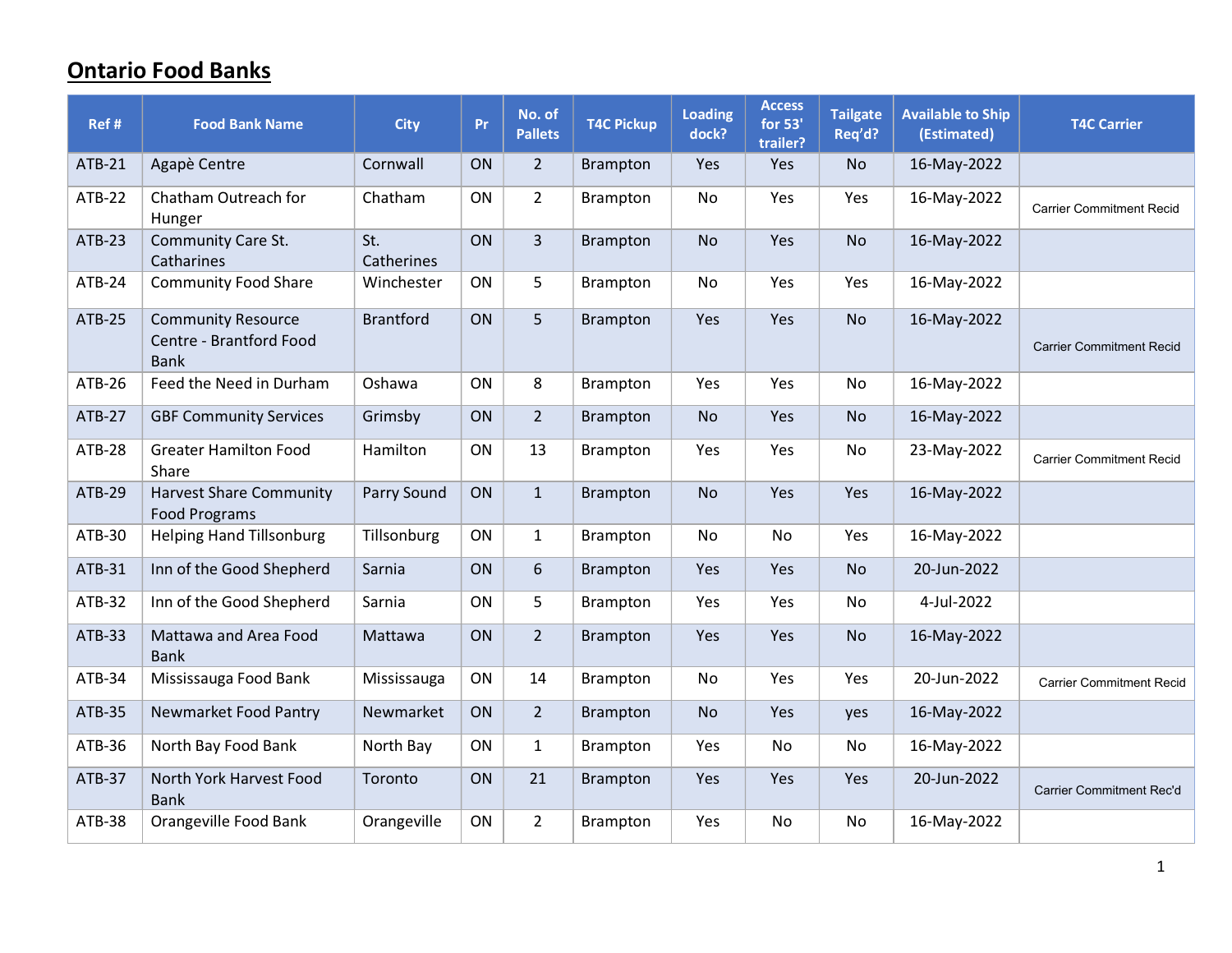## Ontario Food Banks

| Ref #         | <b>Food Bank Name</b>                            | <b>City</b>         | Pr        | No. of<br><b>Pallets</b> | <b>T4C Pickup</b> | <b>Loading</b><br>dock? | <b>Access</b><br>for 53'<br>trailer? | <b>Tailgate</b><br>Req'd? | <b>Available to Ship</b><br>(Estimated) | <b>T4C Carrier</b>              |  |  |
|---------------|--------------------------------------------------|---------------------|-----------|--------------------------|-------------------|-------------------------|--------------------------------------|---------------------------|-----------------------------------------|---------------------------------|--|--|
| <b>ATB-40</b> | <b>Project SHARE</b>                             | Niagara Falls       | <b>ON</b> | 8                        | <b>Brampton</b>   | <b>No</b>               | Yes                                  | <b>No</b>                 | 16-May-2022                             |                                 |  |  |
| ATB-41        | <b>Storehouse Food Bank</b>                      | Wellington          | ON        | $\mathbf{1}$             | <b>Brampton</b>   | No                      | Yes                                  | Yes                       | 16-May-2022                             |                                 |  |  |
| <b>ATB-42</b> | <b>Regional Food Distribution</b><br>Association | Thunder Bay         | ON        | 6                        | <b>Brampton</b>   | Yes                     | Yes                                  | <b>No</b>                 | 16-May-2022                             |                                 |  |  |
| $ATB-43$      | <b>Renfrew and Area District</b><br>Food Bank    | Renfrew             | ON        | $\overline{2}$           | <b>Brampton</b>   | Yes                     | Yes                                  | No                        | 16-May-2022                             |                                 |  |  |
| ATB-44        | <b>Salvation Army Fort Frances</b>               | <b>Fort Frances</b> | ON        | $\mathbf{1}$             | <b>Brampton</b>   | <b>No</b>               | Yes                                  | <b>No</b>                 | 16-May-2022                             |                                 |  |  |
| ATB-45        | <b>Table Community Food</b><br>Centre            | Perth               | ON        | 3                        | <b>Brampton</b>   | No                      | Yes                                  | Yes                       | 16-May-2022                             |                                 |  |  |
| ATB-46        | Unemployed Help Centre of<br>Windsor Inc         | Windsor             | ON        | 19                       | <b>Brampton</b>   | Yes                     | Yes                                  | <b>No</b>                 | 16-May-2022                             | <b>Carrier Commitment Recid</b> |  |  |
| ATB-47        | West Lincoln Community<br>Care                   | Smithville          | ON        | $\overline{2}$           | <b>Brampton</b>   | Yes                     | <b>Yes</b>                           | No                        | 16-May-2022                             |                                 |  |  |
| <b>ATB-48</b> | <b>Gleaners Food Bank</b>                        | <b>Belleville</b>   | ON        | $2^{\circ}$              | <b>Brampton</b>   | Yes                     | Yes                                  | <b>No</b>                 | 16-May-2022                             |                                 |  |  |
|               | 27<br>139                                        |                     |           |                          |                   |                         |                                      |                           |                                         |                                 |  |  |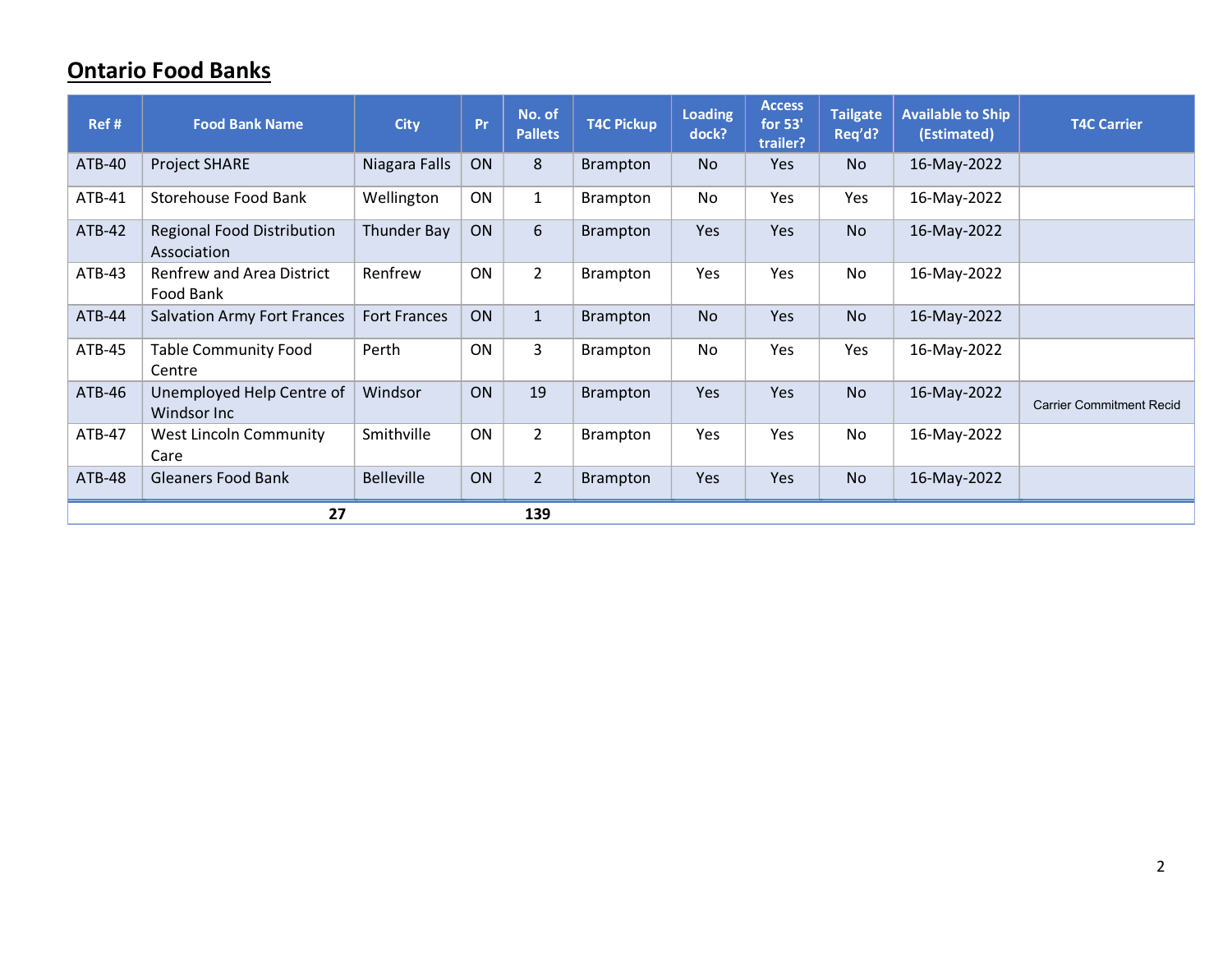## Québec Food Banks

| Ref #         | <b>Food Bank Name</b>           | <b>City</b>              | Pr | No. of<br><b>Pallets</b> | <b>T4C Pickup</b> | <b>Loading</b><br>dock? | <b>Access</b><br>for 53'<br>trailer? | <b>Tailgate</b><br>Req'd? | <b>Available to Ship</b><br>(Estimated) | <b>T4C Carrier</b> |
|---------------|---------------------------------|--------------------------|----|--------------------------|-------------------|-------------------------|--------------------------------------|---------------------------|-----------------------------------------|--------------------|
| <b>ATB-49</b> | <b>Moisson Estrie</b>           | Sherbrooke               | QC | 8                        | <b>Brampton</b>   | Yes                     | Yes                                  | <b>No</b>                 | 30-May-2022                             |                    |
| ATB-50        | Moisson Kamouraska              | La Pocatière             | QC | 5                        | <b>Brampton</b>   | Yes                     | Yes                                  | Yes                       | 30-May-2022                             |                    |
| ATB-51        | <b>Moisson Laurentides</b>      | Blainville               | QC | 12                       | <b>Brampton</b>   | Yes                     | Yes                                  | Yes                       | 30-May-2022                             |                    |
| <b>ATB-52</b> | <b>Moisson Mitis</b>            | Mont-Joli                | QC | 6                        | <b>Brampton</b>   | No                      | Yes                                  | Yes                       | 23-May-2022                             |                    |
| ATB-54        | <b>Moisson Outaouais</b>        | Gatineau                 | QC | 6                        | <b>Brampton</b>   | Yes                     | Yes                                  | <b>No</b>                 | 30-May-2022                             |                    |
| ATB-56        | Moisson Rive-Sud                | Boucherville             | QC | 15                       | <b>Brampton</b>   | Yes                     | Yes                                  | No                        | 30-May-2022                             |                    |
| ATB-57        | Partagence                      | Sainte-Anne<br>des Monts | QC | 3                        | <b>Brampton</b>   | <b>No</b>               | <b>No</b>                            | <b>No</b>                 | 30-May-2022                             |                    |
| ATB-58        | SOS Dépannage Moisson<br>Granby | Granby                   | QC | 4                        | <b>Brampton</b>   | Yes                     | Yes                                  | No                        | 30-May-2022                             |                    |
|               | 8                               |                          |    | 59                       |                   |                         |                                      |                           |                                         |                    |